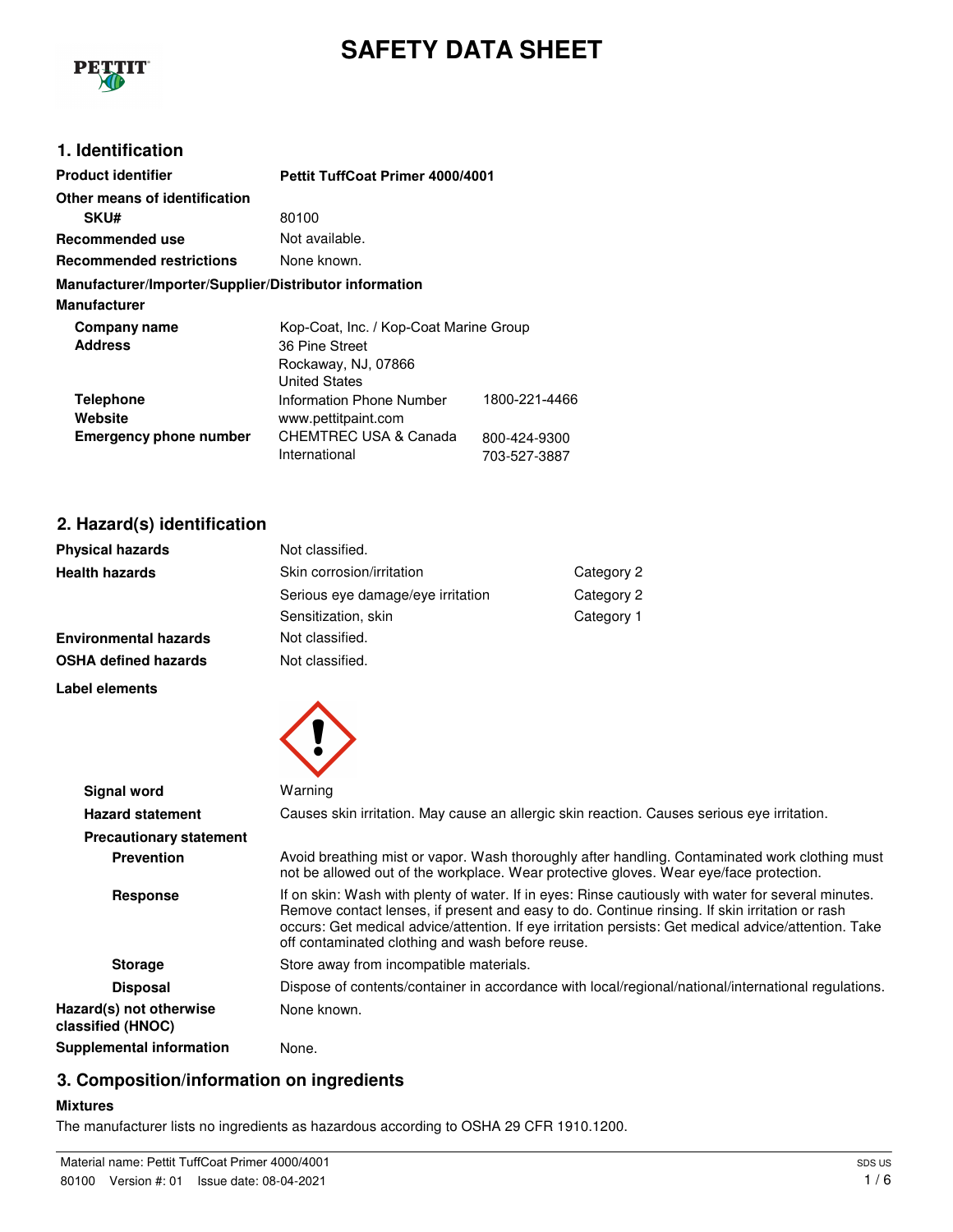| <b>Chemical name</b>                     | Common name and synonyms | <b>CAS number</b> | %         |
|------------------------------------------|--------------------------|-------------------|-----------|
| Polyamide Epoxy Resin Adduct             |                          | N/A               | $30 - 60$ |
| WATFR                                    |                          | 7732-18-5         | $30 - 60$ |
| Other components below reportable levels |                          |                   | $5 - 10$  |

\*Designates that a specific chemical identity and/or percentage of composition has been withheld as a trade secret.

| 4. First-aid measures                                                        |                                                                                                                                                                                                                                 |
|------------------------------------------------------------------------------|---------------------------------------------------------------------------------------------------------------------------------------------------------------------------------------------------------------------------------|
| <b>Inhalation</b>                                                            | Move to fresh air. Call a physician if symptoms develop or persist.                                                                                                                                                             |
| <b>Skin contact</b>                                                          | Remove contaminated clothing immediately and wash skin with soap and water. In case of<br>eczema or other skin disorders: Seek medical attention and take along these instructions. Wash<br>contaminated clothing before reuse. |
| Eye contact                                                                  | Immediately flush eyes with plenty of water for at least 15 minutes. Remove contact lenses, if<br>present and easy to do. Continue rinsing. Get medical attention if irritation develops and persists.                          |
| Ingestion                                                                    | Rinse mouth. Get medical attention if symptoms occur.                                                                                                                                                                           |
| <b>Most important</b><br>symptoms/effects, acute and<br>delayed              | Severe eye irritation. Symptoms may include stinging, tearing, redness, swelling, and blurred<br>vision. Skin irritation. May cause redness and pain. May cause an allergic skin reaction. Dermatitis.<br>Rash.                 |
| Indication of immediate<br>medical attention and special<br>treatment needed | Provide general supportive measures and treat symptomatically. Keep victim under observation.<br>Symptoms may be delayed.                                                                                                       |
| <b>General information</b>                                                   | Ensure that medical personnel are aware of the material(s) involved, and take precautions to<br>protect themselves. Wash contaminated clothing before reuse.                                                                    |
| 5. Fire-fighting measures                                                    |                                                                                                                                                                                                                                 |
| Suitable extinguishing media                                                 | Water fog. Foam. Dry chemical powder. Carbon dioxide (CO2).                                                                                                                                                                     |
| Unsuitable extinguishing<br>media                                            | Do not use water jet as an extinguisher, as this will spread the fire.                                                                                                                                                          |
| Specific hazards arising from<br>the chemical                                | During fire, gases hazardous to health may be formed.                                                                                                                                                                           |
| Special protective equipment<br>and precautions for firefighters             | Self-contained breathing apparatus and full protective clothing must be worn in case of fire.                                                                                                                                   |
| <b>Fire fighting</b><br>equipment/instructions                               | Move containers from fire area if you can do so without risk.                                                                                                                                                                   |
| <b>Specific methods</b>                                                      | Use standard firefighting procedures and consider the hazards of other involved materials.                                                                                                                                      |
| <b>General fire hazards</b>                                                  | No unusual fire or explosion hazards noted.                                                                                                                                                                                     |
| 6. Accidental release measures                                               |                                                                                                                                                                                                                                 |
| Personal precautions,<br>protective equipment and                            | Keep unnecessary personnel away. Keep people away from and upwind of spill/leak. Wear<br>appropriate protective equipment and clothing during clean-up. Avoid breathing mist or vapor. Do                                       |

| 7. Handling and storage                                         |                                                                                                                                                                                                                                                                                                                                                                              |
|-----------------------------------------------------------------|------------------------------------------------------------------------------------------------------------------------------------------------------------------------------------------------------------------------------------------------------------------------------------------------------------------------------------------------------------------------------|
| <b>Environmental precautions</b>                                | Avoid discharge into drains, water courses or onto the ground.                                                                                                                                                                                                                                                                                                               |
|                                                                 | Never return spills to original containers for re-use. For waste disposal, see section 13 of the SDS.                                                                                                                                                                                                                                                                        |
|                                                                 | Small Spills: Wipe up with absorbent material (e.g. cloth, fleece). Clean surface thoroughly to<br>remove residual contamination.                                                                                                                                                                                                                                            |
| <b>Methods and materials for</b><br>containment and cleaning up | Large Spills: Stop the flow of material, if this is without risk. Dike the spilled material, where this is<br>possible. Cover with plastic sheet to prevent spreading. Absorb in vermiculite, dry sand or earth<br>and place into containers. Following product recovery, flush area with water.                                                                             |
| protective equipment and<br>emergency procedures                | appropriate protective equipment and clothing during clean-up. Avoid breathing mist or vapor. Do<br>not touch damaged containers or spilled material unless wearing appropriate protective clothing.<br>Ensure adequate ventilation. Local authorities should be advised if significant spillages cannot be<br>contained. For personal protection, see section 8 of the SDS. |

#### **Precautions for safe handling** Avoid breathing mist or vapor. Avoid contact with eyes, skin, and clothing. Avoid prolonged exposure. Provide adequate ventilation. Wear appropriate personal protective equipment. Observe good industrial hygiene practices. **Conditions for safe storage, including any incompatibilities** Store in original tightly closed container. Store away from incompatible materials (see Section 10 of the SDS).

 $\overline{a}$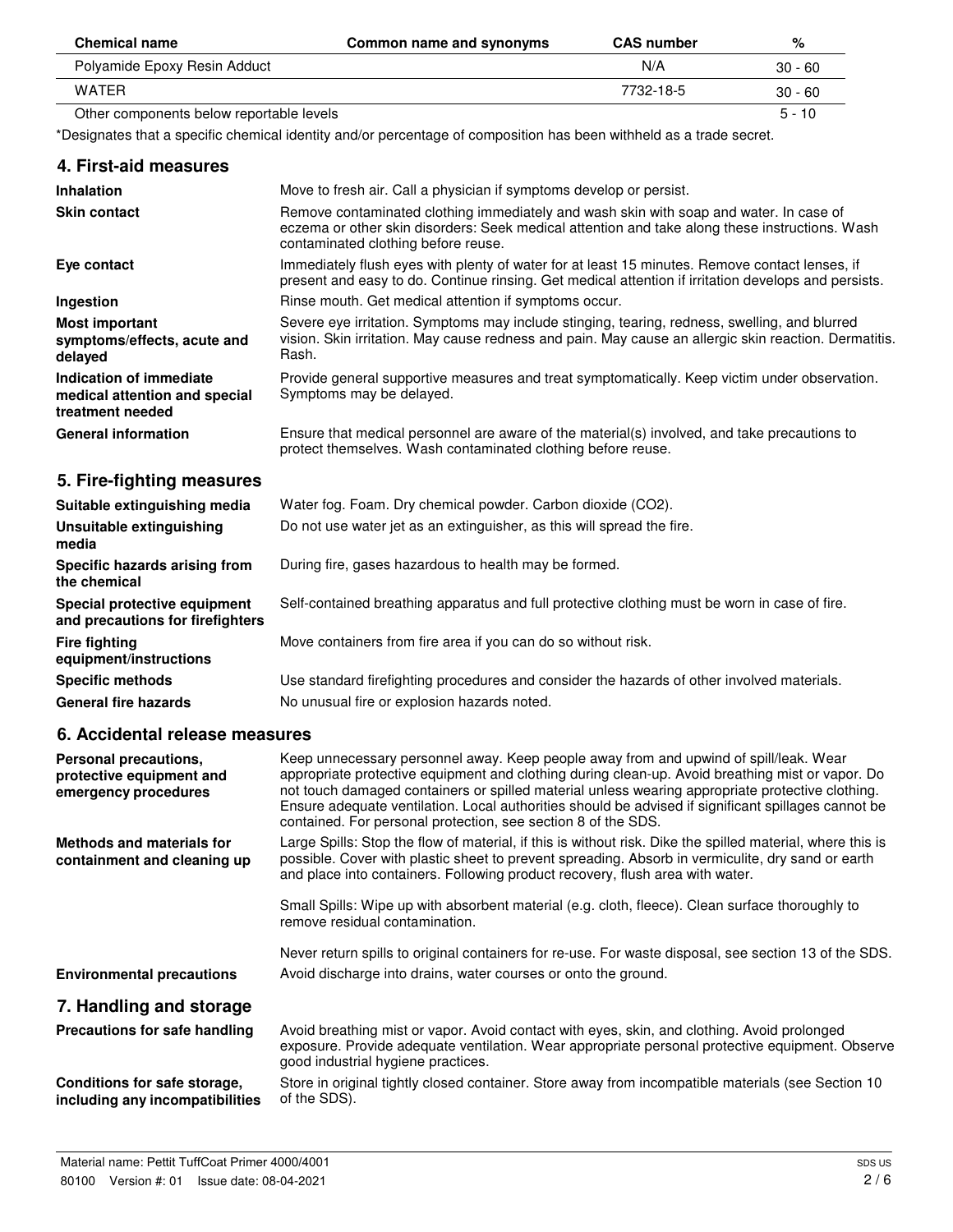## **8. Exposure controls/personal protection**

| <b>Occupational exposure limits</b>      | No exposure limits noted for ingredient(s).                                                                                                                                                                                                                                                                                                                                                                                                                                                      |
|------------------------------------------|--------------------------------------------------------------------------------------------------------------------------------------------------------------------------------------------------------------------------------------------------------------------------------------------------------------------------------------------------------------------------------------------------------------------------------------------------------------------------------------------------|
| <b>Biological limit values</b>           | No biological exposure limits noted for the ingredient(s).                                                                                                                                                                                                                                                                                                                                                                                                                                       |
| Appropriate engineering<br>controls      | Good general ventilation (typically 10 air changes per hour) should be used. Ventilation rates<br>should be matched to conditions. If applicable, use process enclosures, local exhaust ventilation,<br>or other engineering controls to maintain airborne levels below recommended exposure limits. If<br>exposure limits have not been established, maintain airborne levels to an acceptable level. Eye<br>wash facilities and emergency shower must be available when handling this product. |
|                                          | Individual protection measures, such as personal protective equipment                                                                                                                                                                                                                                                                                                                                                                                                                            |
| Eye/face protection                      | Wear safety glasses with side shields (or goggles).                                                                                                                                                                                                                                                                                                                                                                                                                                              |
| <b>Skin protection</b>                   |                                                                                                                                                                                                                                                                                                                                                                                                                                                                                                  |
| <b>Hand protection</b>                   | Wear appropriate chemical resistant gloves. Suitable gloves can be recommended by the glove<br>supplier.                                                                                                                                                                                                                                                                                                                                                                                         |
| <b>Other</b>                             | Wear appropriate chemical resistant clothing.                                                                                                                                                                                                                                                                                                                                                                                                                                                    |
| <b>Respiratory protection</b>            | In case of insufficient ventilation, wear suitable respiratory equipment.                                                                                                                                                                                                                                                                                                                                                                                                                        |
| <b>Thermal hazards</b>                   | Wear appropriate thermal protective clothing, when necessary.                                                                                                                                                                                                                                                                                                                                                                                                                                    |
| <b>General hygiene</b><br>considerations | Always observe good personal hygiene measures, such as washing after handling the material<br>and before eating, drinking, and/or smoking. Routinely wash work clothing and protective<br>equipment to remove contaminants. Contaminated work clothing should not be allowed out of the                                                                                                                                                                                                          |

## **9. Physical and chemical properties**

workplace.

| <b>Appearance</b>                                 | Liquid.                       |  |
|---------------------------------------------------|-------------------------------|--|
| <b>Physical state</b>                             | Liquid.                       |  |
| Form                                              | Liquid.                       |  |
| Color                                             | Clear.                        |  |
| Odor                                              | Ammoniacal.                   |  |
| Odor threshold                                    | Not available.                |  |
| рH                                                | Not available.                |  |
| <b>Melting point/freezing point</b>               | 32 °F (0 °C) estimated        |  |
| Initial boiling point and boiling<br>range        | 212 °F (100 °C) estimated     |  |
| <b>Flash point</b>                                | 212.0 °F (100.0 °C) estimated |  |
| <b>Evaporation rate</b>                           | Not available.                |  |
| Flammability (solid, gas)                         | Not applicable.               |  |
| Upper/lower flammability or explosive limits      |                               |  |
| <b>Flammability limit - lower</b><br>(%)          | Not available.                |  |
| <b>Flammability limit - upper</b><br>(%)          | Not available.                |  |
| Explosive limit - lower (%)                       | Not available.                |  |
| Explosive limit - upper (%)                       | Not available.                |  |
| Vapor pressure                                    | 13.44 hPa estimated           |  |
| <b>Vapor density</b>                              | Not available.                |  |
| <b>Relative density</b>                           | Not available.                |  |
| Solubility(ies)                                   |                               |  |
| <b>Solubility (water)</b>                         | Not available.                |  |
| <b>Partition coefficient</b><br>(n-octanol/water) | Not available.                |  |
| <b>Auto-ignition temperature</b>                  | Not available.                |  |
| <b>Decomposition temperature</b>                  | Not available.                |  |
| <b>Viscositv</b>                                  | Not available.                |  |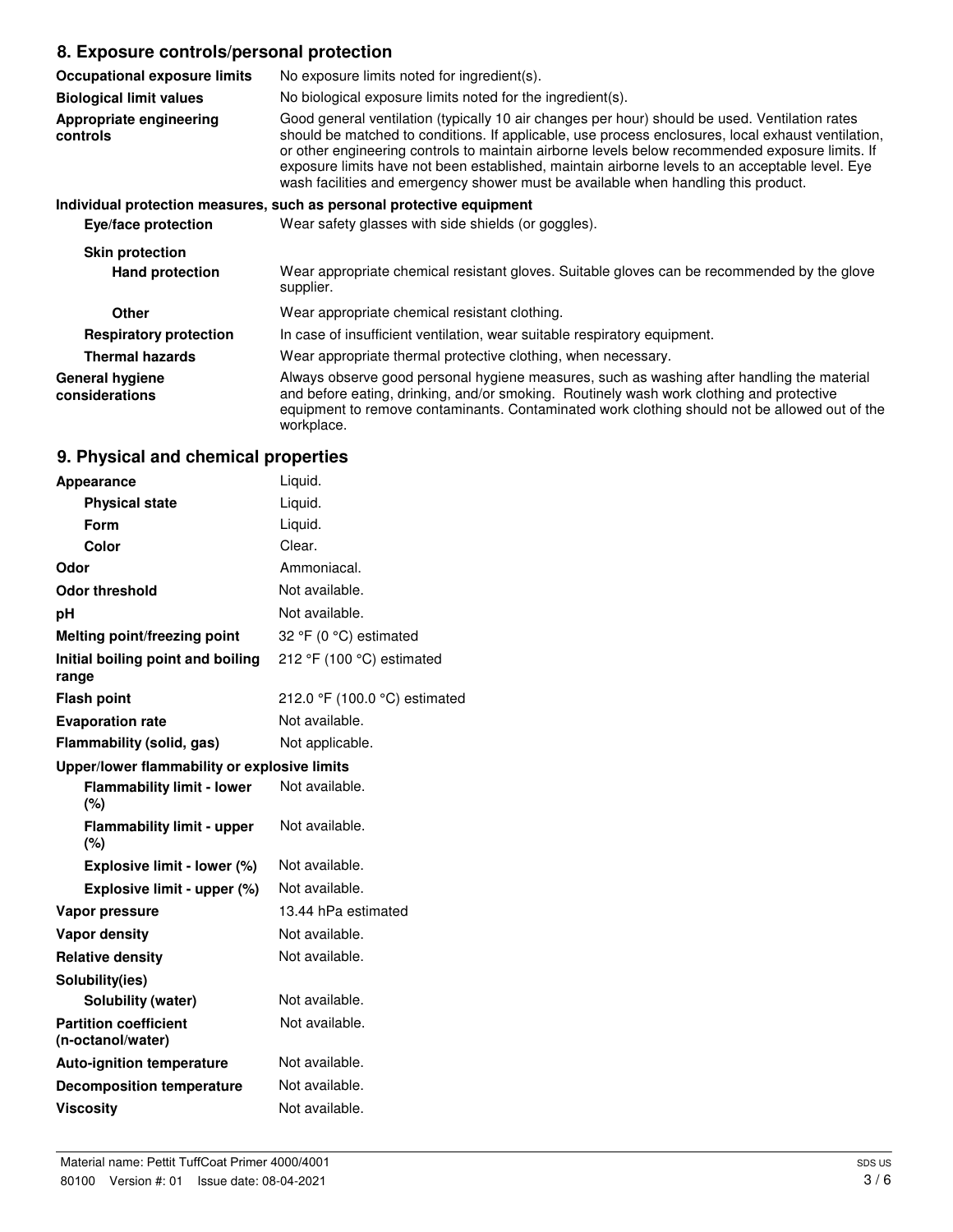| $1.06$ g/cm $3$            |
|----------------------------|
| Combustible IIIB estimated |
| 1.06                       |
| 120 g/l Mixed components   |
|                            |

## **10. Stability and reactivity**

| Reactivity                                   | The product is stable and non-reactive under normal conditions of use, storage and transport. |
|----------------------------------------------|-----------------------------------------------------------------------------------------------|
| <b>Chemical stability</b>                    | Material is stable under normal conditions.                                                   |
| <b>Possibility of hazardous</b><br>reactions | No dangerous reaction known under conditions of normal use.                                   |
| <b>Conditions to avoid</b>                   | Avoid temperatures exceeding the flash point. Contact with incompatible materials.            |
| Incompatible materials                       | Strong oxidizing agents.                                                                      |
| <b>Hazardous decomposition</b><br>products   | No hazardous decomposition products are known.                                                |

## **11. Toxicological information**

#### **Information on likely routes of exposure**

| <b>Inhalation</b>                                                                  | Prolonged inhalation may be harmful.                                                                                                                                                                            |
|------------------------------------------------------------------------------------|-----------------------------------------------------------------------------------------------------------------------------------------------------------------------------------------------------------------|
| <b>Skin contact</b>                                                                | Causes skin irritation. May cause an allergic skin reaction.                                                                                                                                                    |
| Eye contact                                                                        | Causes serious eye irritation.                                                                                                                                                                                  |
| <b>Ingestion</b>                                                                   | Expected to be a low ingestion hazard.                                                                                                                                                                          |
| Symptoms related to the<br>physical, chemical and<br>toxicological characteristics | Severe eye irritation. Symptoms may include stinging, tearing, redness, swelling, and blurred<br>vision. Skin irritation. May cause redness and pain. May cause an allergic skin reaction.<br>Dermatitis, Rash. |

#### **Information on toxicological effects**

| <b>Acute toxicity</b>                    | May cause an allergic skin reaction. |
|------------------------------------------|--------------------------------------|
| <b>Skin corrosion/irritation</b>         | Causes skin irritation.              |
| Serious eye damage/eye<br>irritation     | Causes serious eve irritation.       |
| <b>Respiratory or skin sensitization</b> |                                      |

| <b>Respiratory sensitization</b> | Not a respiratory sensitizer.                                                                                       |
|----------------------------------|---------------------------------------------------------------------------------------------------------------------|
| <b>Skin sensitization</b>        | May cause an allergic skin reaction.                                                                                |
| Germ cell mutagenicity           | No data available to indicate product or any components present at greater than 0.1% are<br>mutagenic or genotoxic. |

### **Carcinogenicity**

### **OSHA Specifically Regulated Substances (29 CFR 1910.1001-1050)**

| Not listed.                                           |                                                                              |
|-------------------------------------------------------|------------------------------------------------------------------------------|
| <b>Reproductive toxicity</b>                          | This product is not expected to cause reproductive or developmental effects. |
| Specific target organ toxicity -<br>single exposure   | Not classified.                                                              |
| Specific target organ toxicity -<br>repeated exposure | Not classified.                                                              |
| <b>Aspiration hazard</b>                              | Not an aspiration hazard.                                                    |
| <b>Chronic effects</b>                                | Prolonged inhalation may be harmful.                                         |
|                                                       |                                                                              |

## **12. Ecological information**

| <b>Ecotoxicity</b>               | The product is not classified as environmentally hazardous. However, this does not exclude the<br>possibility that large or frequent spills can have a harmful or damaging effect on the environment. |  |
|----------------------------------|-------------------------------------------------------------------------------------------------------------------------------------------------------------------------------------------------------|--|
| Persistence and degradability    | No data is available on the degradability of this product.                                                                                                                                            |  |
| <b>Bioaccumulative potential</b> |                                                                                                                                                                                                       |  |
| Mobility in soil                 | No data available.                                                                                                                                                                                    |  |
| Other adverse effects            | No other adverse environmental effects (e.g. ozone depletion, photochemical ozone creation<br>potential, endocrine disruption, global warming potential) are expected from this component.            |  |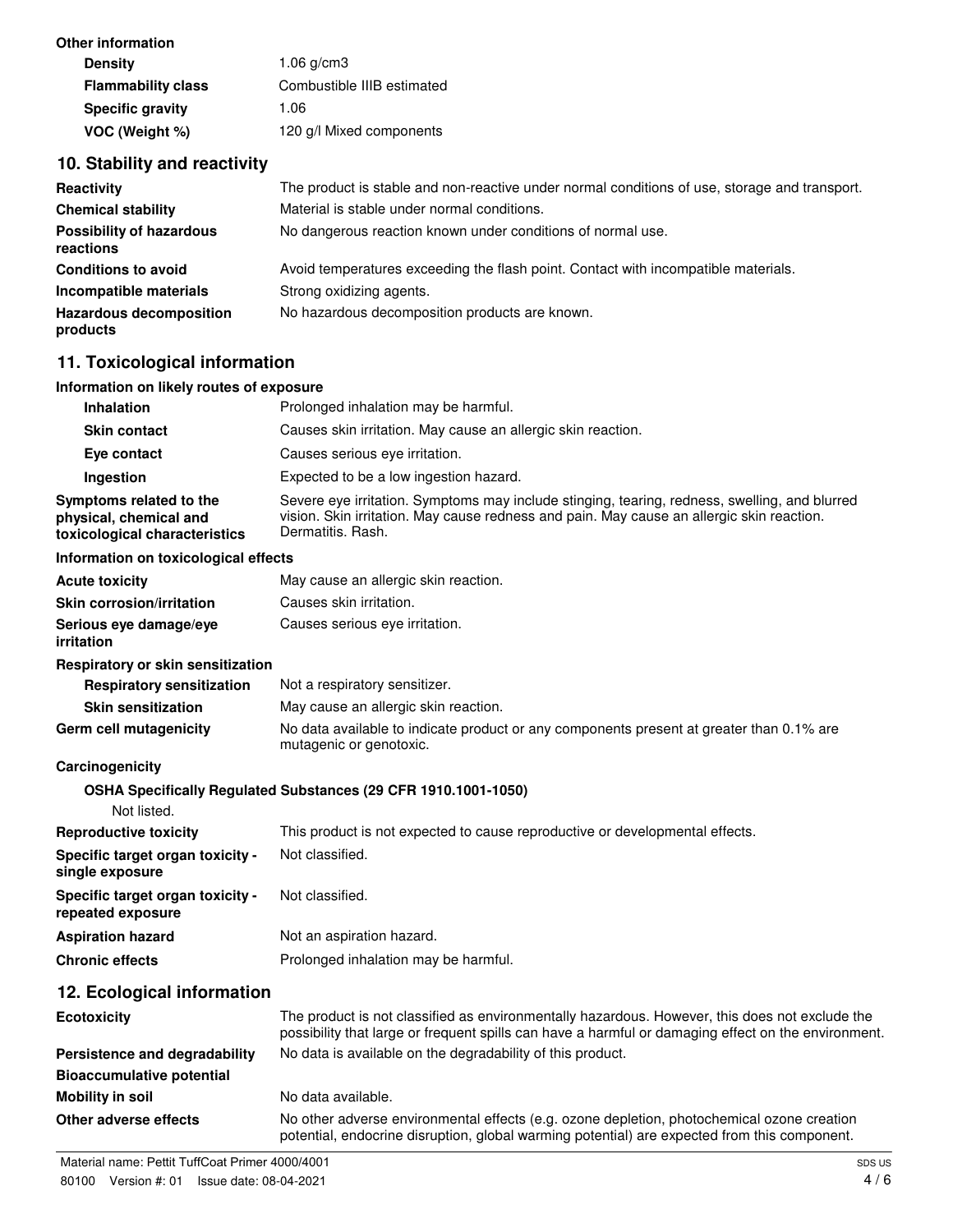## **13. Disposal considerations**

| contents/container in accordance with local/regional/national/international regulations.                                                                                                            |
|-----------------------------------------------------------------------------------------------------------------------------------------------------------------------------------------------------|
|                                                                                                                                                                                                     |
| The waste code should be assigned in discussion between the user, the producer and the waste                                                                                                        |
| Dispose of in accordance with local regulations. Empty containers or liners may retain some<br>product residues. This material and its container must be disposed of in a safe manner (see:         |
| Since emptied containers may retain product residue, follow label warnings even after container is<br>emptied. Empty containers should be taken to an approved waste handling site for recycling or |
|                                                                                                                                                                                                     |

## **14. Transport information**

#### **DOT**

Not regulated as dangerous goods.

### **IATA** Not regulated as dangerous goods.

**IMDG**

Not regulated as dangerous goods.

#### **Transport in bulk according to** Not established. **Annex II of MARPOL 73/78 and the IBC Code**

### **15. Regulatory information**

**US federal regulations** This product is a "Hazardous Chemical" as defined by the OSHA Hazard Communication Standard, 29 CFR 1910.1200. All components are on the U.S. EPA TSCA Inventory List.

**TSCA Section 12(b) Export Notification (40 CFR 707, Subpt. D)**

Not regulated.

**CERCLA Hazardous Substance List (40 CFR 302.4)**

Not listed.

**SARA 304 Emergency release notification**

Not regulated.

**OSHA Specifically Regulated Substances (29 CFR 1910.1001-1050)**

Not listed.

#### **Superfund Amendments and Reauthorization Act of 1986 (SARA)**

**Hazard categories** Immediate Hazard - Yes Delayed Hazard - No Fire Hazard - No Pressure Hazard - No Reactivity Hazard - No

#### **SARA 302 Extremely hazardous substance**

Not listed.

**SARA 311/312 Hazardous** No

**chemical**

#### **SARA 313 (TRI reporting)** Not regulated.

#### **Other federal regulations**

**Clean Air Act (CAA) Section 112 Hazardous Air Pollutants (HAPs) List**

Not regulated.

**Clean Air Act (CAA) Section 112(r) Accidental Release Prevention (40 CFR 68.130)**

Not regulated.

**Safe Drinking Water Act** Not regulated.

**(SDWA)**